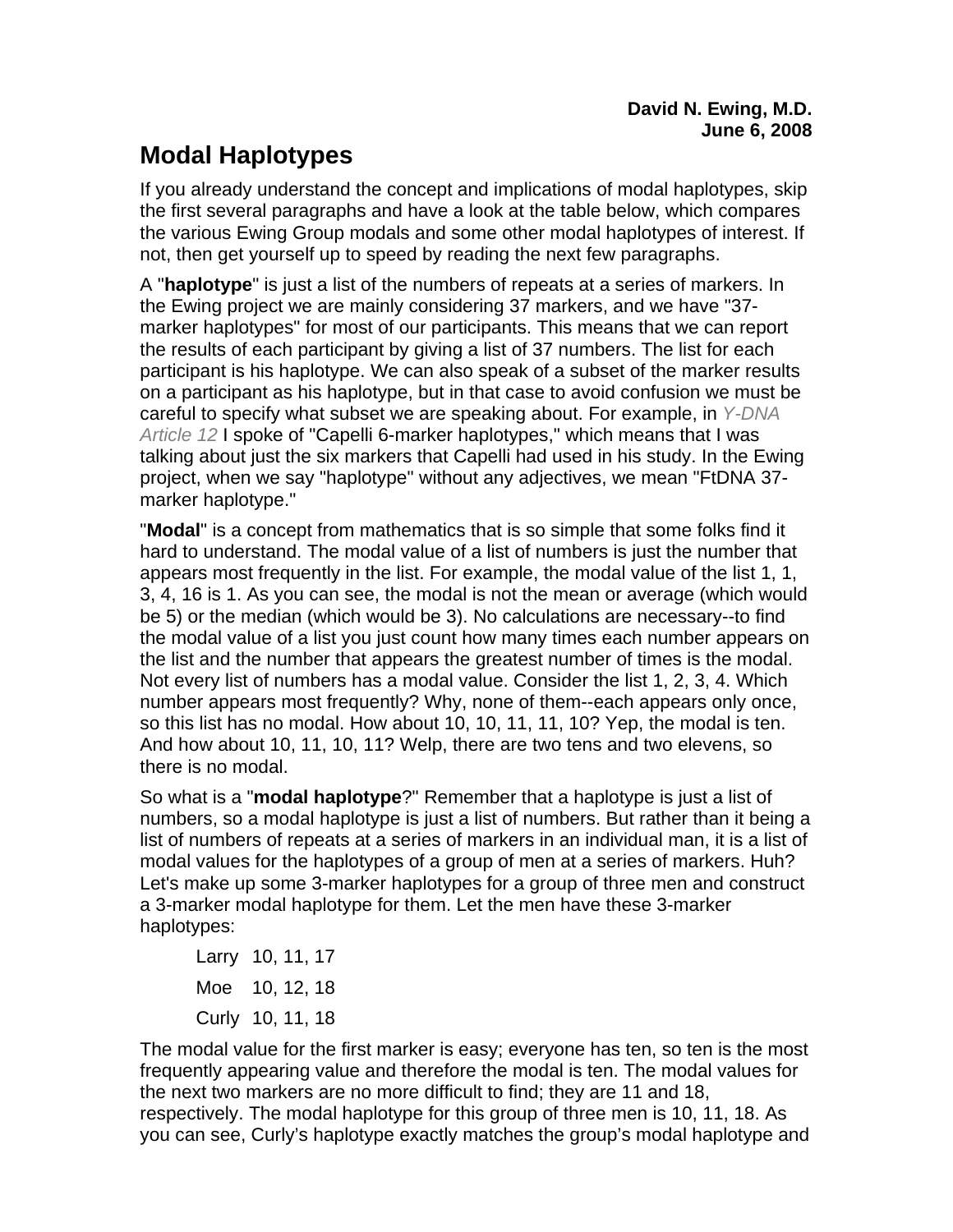each of the other men have a single difference from the modal at different markers.

## **Implications of the Modal Haplotype**

So, who cares? What does a modal haplotype have to do with anything? Well, the fact is that the modal haplotype of a group of related men is very likely to have been the haplotype of their common ancestor. I hope you are asking why this should be so. Consider that mutations are rare events. If we are studying 37 markers that have an average mutation rate of 0.4% (one in 250 generations), it doesn't become more likely than not that we will see a mutation somewhere in the 37 markers until the fifth great grandson. And if we test ten fifth great grandsons of a single man, who have no more recent common male ancestor, the odds are about 70% that we will find a total of somewhere between seven and ten mutations among them. Since mutations occur at random, these mutations will be distributed randomly among the men we test. Some of them won't have inherited any mutations, maybe some will have inherited a couple, but on average they will have inherited one apiece, and we will expect all of the men to have their mutations a different markers for the most part. So one man will have a mutation over here, another will have a mutation over there, etc. Can you see what this will make the table of haplotypes look like? For each marker, practically everybody will have the same value and only one or two will have a different (mutated) value. So what is the modal in this case? As always, the modal is the most frequently appearing value, that is, the un-mutated value. But this is just the value that the fifth great granddad started with, no? This is why we are so interested in modal haplotypes: they are our best estimate of what the haplotype must have been of an ancestor we cannot test. What is more, we don't even have to know who he was or when he lived. If we have enough of his offspring and are confident of the mutation rates, we can calculate how many generations ago he is likely to have lived.

## **Comparison of Selected Modal Haplotypes**

All of the modal haplotypes below are compared with the "Ewing modal haplotype." The Ewing modal haplotype was constructed as described above by using all of the Ewing haplotypes in the project. As it happens, there is a large enough number of related men in the Ewing project that the modal haplotype of the subset of related men is also the modal of the entire group. The fact that we have used the shorthand label "Ewing" in the tables to identify this modal haplotype is in no way intended to imply that Ewing men who do not match it closely are somehow not genuine Ewings. Indeed, constructing a modal haplotype for all of the project participants together obscures the fact that some of the smaller subsets of men who are related to one another but not to the large group of related men have modal haplotypes pointing to common ancestors of their own. This is true of Groups 6 and 9, and of a couple of subsets of Group 8, and I suppose it would be true of Group 2, except that it doesn't make any sense to speak of a modal haplotype when we have 37-marker data on only one man in that group. On the other hand, Groups 1, 3, 4 and 7 all have the same modal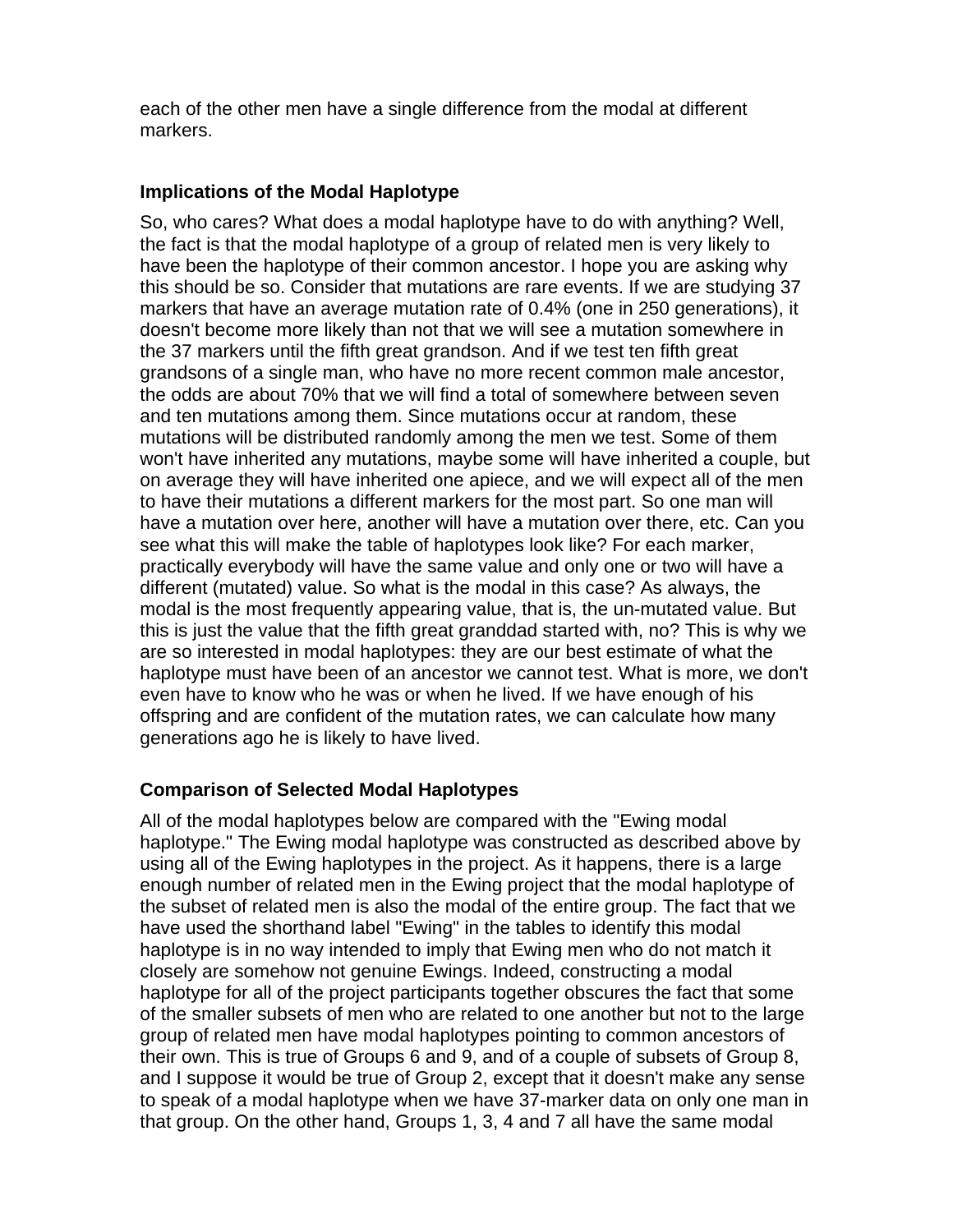haplotypes, and none of their members are very far from this modal. This demonstrates that they have a common ancestor, even though we haven't been able to establish who he may have been. Except for a couple of small clusters within it, Group 8 is a heterogeneous group of men who are unrelated to one another in a genealogical time frame. They are all in Haplogroup R1b1, which means they do have a common male ancestor, but he most likely lived something like 12,000 years ago during the last glacial maximum. Have a look at the table, and then we can say more about it.

|                                                                                                                                    | Selected Modals Compared to the Ewing Modal Haplotype |        |   |        |        |        |                     |        |                     |             |                       |        |        |        |             |        |                              |                     |                |                     |        |        |            |              |        |          |        |              |             |        |        |                     |                     |   |                                                                                                                                                                                                                       |        |                   |
|------------------------------------------------------------------------------------------------------------------------------------|-------------------------------------------------------|--------|---|--------|--------|--------|---------------------|--------|---------------------|-------------|-----------------------|--------|--------|--------|-------------|--------|------------------------------|---------------------|----------------|---------------------|--------|--------|------------|--------------|--------|----------|--------|--------------|-------------|--------|--------|---------------------|---------------------|---|-----------------------------------------------------------------------------------------------------------------------------------------------------------------------------------------------------------------------|--------|-------------------|
| ID                                                                                                                                 | D                                                     | D      | D | D.     |        | D      |                     |        | D                   | D           |                       | D      | D      | חוחו   |             |        | D                            | D                   |                |                     |        |        | D          | D            |        | D        | G      |              |             | D.     | D      | D                   |                     |   | С                                                                                                                                                                                                                     | D      | D                 |
|                                                                                                                                    | Ý                                                     |        |   | Υ      |        |        | Y                   | Y      | Y                   |             | Υ                     | Υ      |        |        |             |        |                              | Y                   |                | Υ                   | Y      | Y      | Υ          | Υ            | Υ      | Y        | А      | $\mathsf{C}$ | C           | Y      | Υ      | Y                   |                     | D | D                                                                                                                                                                                                                     |        | Υ                 |
|                                                                                                                                    | S                                                     | S      | S | S      | S      | S      | S                   | S      | S                   | $\mathsf S$ | S                     | S      | S      | S      | $\mathsf S$ | S      | S                            | $\mathsf S$         | S              | S                   | S      | S      | S          | $\mathsf S$  | S      | S        |        | A            | A           | S      | S      | S                   | S                   | Υ | Y                                                                                                                                                                                                                     | S      | S                 |
|                                                                                                                                    | 3<br>9                                                | 3<br>9 | 9 | 3<br>9 | 3<br>8 | 3<br>8 | 4<br>$\overline{2}$ | 3<br>8 | $\overline{4}$<br>3 | 3<br>8      | 3<br>$\boldsymbol{9}$ | 3<br>8 | 4<br>5 | 4<br>5 | 4<br>5      | 4<br>5 | $\overline{\mathbf{4}}$<br>5 | 4<br>$\overline{4}$ | 4<br>3         | 4<br>$\overline{4}$ | 4<br>4 | 4<br>6 | 4<br>$\,6$ | 4<br>6       | 4<br>6 | 4<br>6   | A<br>H |              |             | 4<br>5 | 6<br>0 | 5<br>$\overline{7}$ | 5<br>$\overline{7}$ | a | b                                                                                                                                                                                                                     | 4<br>4 | 4<br>$\mathbf{3}$ |
|                                                                                                                                    | 3                                                     |        |   |        | 5      | 5      | 6                   | 8      | 9                   | 9           | $\overline{2}$        | 9      | 8      | 9      | 9           | 5      | $\overline{4}$               | $\overline{7}$      | $\overline{7}$ | 8                   | 9      |        | 4          | 4            | 4      | $\Omega$ | 4      | a            | $\mathsf b$ | (6)    | 7      | 6                   | $\Omega$            |   |                                                                                                                                                                                                                       | 2      | 8                 |
|                                                                                                                                    |                                                       |        | 3 |        | a      | h      |                     |        |                     |             |                       |        |        | a b    |             |        |                              |                     |                |                     |        | a      | b          | $\mathbf{C}$ | d      |          |        |              |             |        |        |                     |                     |   |                                                                                                                                                                                                                       |        |                   |
|                                                                                                                                    |                                                       |        | 9 |        |        |        |                     |        |                     |             |                       | 2      |        |        |             |        |                              |                     |                |                     |        |        |            |              |        |          |        |              |             |        |        |                     |                     |   |                                                                                                                                                                                                                       |        |                   |
|                                                                                                                                    |                                                       |        |   |        |        |        |                     |        |                     |             |                       |        |        |        |             |        |                              |                     |                |                     |        |        |            |              |        |          |        |              |             |        |        |                     |                     |   |                                                                                                                                                                                                                       |        |                   |
| Ewing                                                                                                                              |                                                       |        |   |        |        |        |                     |        |                     |             |                       |        |        |        |             |        |                              |                     |                |                     |        |        |            |              |        |          |        |              |             |        |        |                     |                     |   | 13 <mark>25</mark> 15 <b>11111</b> 13 <mark>12</mark> 12 <b>125131429179101111251518311516</b> 1617111119231816181737381112                                                                                           |        |                   |
| Group 1                                                                                                                            |                                                       |        |   |        |        |        |                     |        |                     |             |                       |        |        |        |             |        |                              |                     |                |                     |        |        |            |              |        |          |        |              |             |        |        |                     |                     |   | 13 <mark>25</mark> 15 <mark>11 11 13</mark>  12 12 13 13 14 29 17 9 10 11 11 25 15 18 31 15 16 17 11 11 19 23 18 16 18 17 37 38 11 12                                                                                 |        |                   |
| Group 3                                                                                                                            |                                                       |        |   |        |        |        |                     |        |                     |             |                       |        |        |        |             |        |                              |                     |                |                     |        |        |            |              |        |          |        |              |             |        |        |                     |                     |   | 13 <mark>25</mark> 15 <mark>11 11 13</mark>  12 12 13 13 14 29 17 9 10 11 11 25 15 18 31 15 16 17 11 11 19 23 18 16 18 17 37 38 11 12                                                                                 |        |                   |
| Group 4                                                                                                                            |                                                       |        |   |        |        |        |                     |        |                     |             |                       |        |        |        |             |        |                              |                     |                |                     |        |        |            |              |        |          |        |              |             |        |        |                     |                     |   | 13 <mark>25</mark> 15 <mark>11 11 13 12 12 13 </mark> 13 14 29 17 9 10 11 11 25 15 18 31 15 16 16 17 11 11 19 23 18 16 18 17 37 38 11 12                                                                              |        |                   |
| Group 7                                                                                                                            |                                                       |        |   |        |        |        |                     |        |                     |             |                       |        |        |        |             |        |                              |                     |                |                     |        |        |            |              |        |          |        |              |             |        |        |                     |                     |   | 13 <mark>25</mark> 15 <mark>11 11 13</mark>  12 12 13 13 14 29 17 9 10 11 11 25 15 18 31 15 16 17 11 11 19 23 18 16 18 17 37 38 11 12                                                                                 |        |                   |
| Group 5                                                                                                                            |                                                       |        |   |        |        |        |                     |        |                     |             |                       |        |        |        |             |        |                              |                     |                |                     |        |        |            |              |        |          |        |              |             |        |        |                     |                     |   | 13 <mark>25</mark> 15 <mark>10</mark> 11 <mark>13</mark> 12 <mark>12</mark> 13 <mark>142917</mark> 9101111251518311516161711119231816181737381112                                                                     |        |                   |
| Group 5-1                                                                                                                          |                                                       |        |   |        |        |        |                     |        |                     |             |                       |        |        |        |             |        |                              |                     |                |                     |        |        |            |              |        |          |        |              |             |        |        |                     |                     |   | 13 <mark>25</mark> 15 <mark>10</mark> 11 <mark>13</mark> 12 <mark>12</mark> 1331429179101111251518311516161711119231816181735371112                                                                                   |        |                   |
| R1b1b2e                                                                                                                            |                                                       |        |   |        |        |        |                     |        |                     |             |                       |        |        |        |             |        |                              |                     |                |                     |        |        |            |              |        |          |        |              |             |        |        |                     |                     |   | 13 <mark>25 14 11 11 13 12 12 12 13</mark>  14 29 17 9 10 11 11 25 15 18  <mark>30</mark>  15 16 17 11 11 19 23  <mark>17</mark>  16 18 17  <mark>38 39 12 12 </mark>                                                 |        |                   |
| R <sub>1</sub> b                                                                                                                   |                                                       |        |   |        |        |        |                     |        |                     |             |                       |        |        |        |             |        |                              |                     |                |                     |        |        |            |              |        |          |        |              |             |        |        |                     |                     |   | 13 <mark>24 14 11 11 14</mark>  12  <mark>12 12 13 13 29 17 9 10 11 11 25 15 19 29</mark>  15  <mark>15 17 </mark> 17 11 11 19 23 15 15 15 18 17 37 38  <mark>12</mark>  12                                           |        |                   |
| Group 8                                                                                                                            |                                                       |        |   |        |        |        |                     |        |                     |             |                       |        |        |        |             |        |                              |                     |                |                     |        |        |            |              |        |          |        |              |             |        |        |                     |                     |   | 13 <mark>24 14 10</mark>  11  <mark>14</mark>  12 12  <mark>12 13 13 29 18 9 10 11 11 25 15 19 29</mark>  15  <mark>15 17 </mark> 17 11 11 19 23  <mark>16 15</mark>  18 17  <mark>36</mark>  38  <mark>12</mark>  12 |        |                   |
| R1bSTR47 13 <mark>24 14 10</mark>  11 14 12 12 12 13 330 18 9 10 11 11 25 15 19 30 15 15 17 17 11 12 19 24 16 15 18 17 37 38 12 12 |                                                       |        |   |        |        |        |                     |        |                     |             |                       |        |        |        |             |        |                              |                     |                |                     |        |        |            |              |        |          |        |              |             |        |        |                     |                     |   |                                                                                                                                                                                                                       |        |                   |
| Group 6                                                                                                                            |                                                       |        |   |        |        |        |                     |        |                     |             |                       |        |        |        |             |        |                              |                     |                |                     |        |        |            |              |        |          |        |              |             |        |        |                     |                     |   | 13 <mark>24</mark> 15 <mark>11 11 15</mark> 12 12 12 12 13 28 18 9 10 11 11 25 15 <mark> 19 29</mark>  15 15 17 17 11 12 19 23 16 14 18 17  <mark>36</mark>  38 12 12                                                 |        |                   |
| Group 9                                                                                                                            |                                                       |        |   |        |        |        |                     |        |                     |             |                       |        |        |        |             |        |                              |                     |                |                     |        |        |            |              |        |          |        |              |             |        |        |                     |                     |   | <mark>15</mark> 22 16 10 14 14 11 13 11 12 12 29 18 8 10 11 11 22 15 <mark> 20</mark>  31 11 15 15 15 11 11 19 <mark>21 14 15 17</mark>  18  <mark>33</mark>  38 12 10                                                |        |                   |
| Distance from reference:                                                                                                           |                                                       |        |   |        |        |        |                     |        |                     |             |                       |        |        |        |             |        |                              |                     | Zero           |                     |        |        |            | One          |        |          |        | Two          |             |        |        | Three+              |                     |   |                                                                                                                                                                                                                       |        |                   |

Table prepared using *Dean McGee's Y-DNA Utility*.

You can see that the overall Ewing modal is identical to the modals for Groups 1, 3, 4 and 7. Group 5 is defined on the basis of differing from the Ewing modal at DYS 391 = 10, and the overall Group 5 modal matches the Ewing modal except at that marker. You might be tempted to make something of the fact that the STR47 and Group 9 modals also have DYS 391 = 10, but they are otherwise so different from Group 5 that I have concluded these are so-called parallel mutations; that is, they are coincidental and not due to inheritance from a common ancestor. Group 5, Part 1 also differs from the Ewing modal and the rest of Group 5 at CDYa/b, and we think this pattern may distinguish the descendants of William?, the progenitor of this sub-group. The modal labeled R1b is actually the Atlantic Modal Haplotype, which is the most common R1b haplotype among western Europeans and is especially prominent along the Atlantic facade. I have